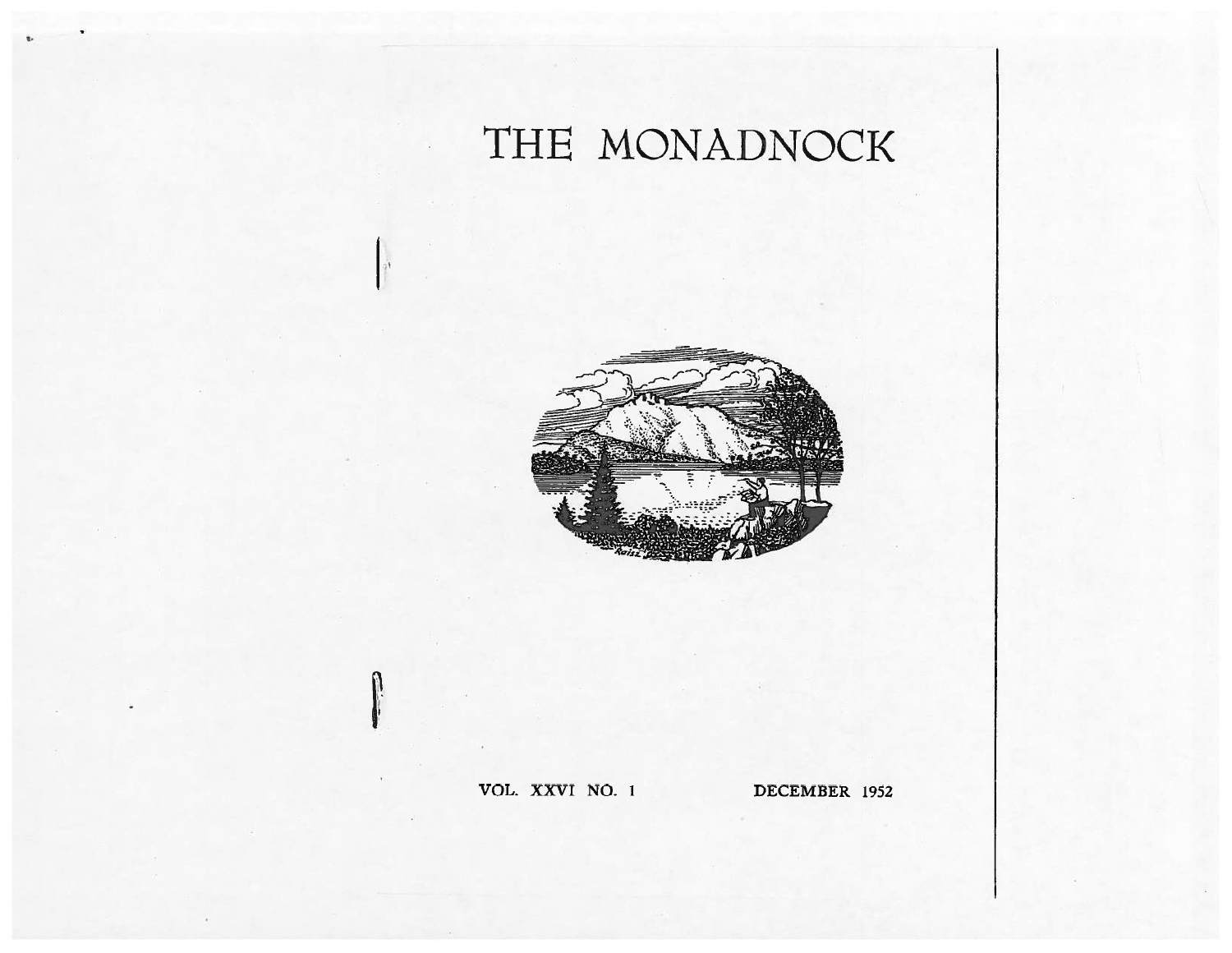# THE MONADNOCK

VOL. XXVI NO. 1 DECEMBER 1952

 $\overline{1}$ 

# TO GRADUATE STUDENTS AND ALUMNI

Each year on this page Dr. Van Valkenburg as director of the Clark Graduate School of Geography extends his greetings to our students and to our alumni. Van is in Iraq this semester, but <sup>1</sup> am very <sup>g</sup>lad to extend greetings in his stead.

As <sup>I</sup> see it we have our usual good group of students and our problems are not greatly different from those of previous years. The staff, it seems to me, is busier than usual on research and on affairs of the profession. Nevertheless, we try to find time for the close contact with students which has characterized the School for many years.

Though Van is having <sup>a</sup> unique opportunity to see political geography in the making <sup>I</sup> am sure from his letters that he is with us in spirit and will be glad to get back to home base.

> RAYMOND E. MURPHY 4 cling Director

The MONADN0CK is regularly published twice <sup>a</sup> year, in December and May, by the Clark University Geographical Society, Worcester, Massachusetts.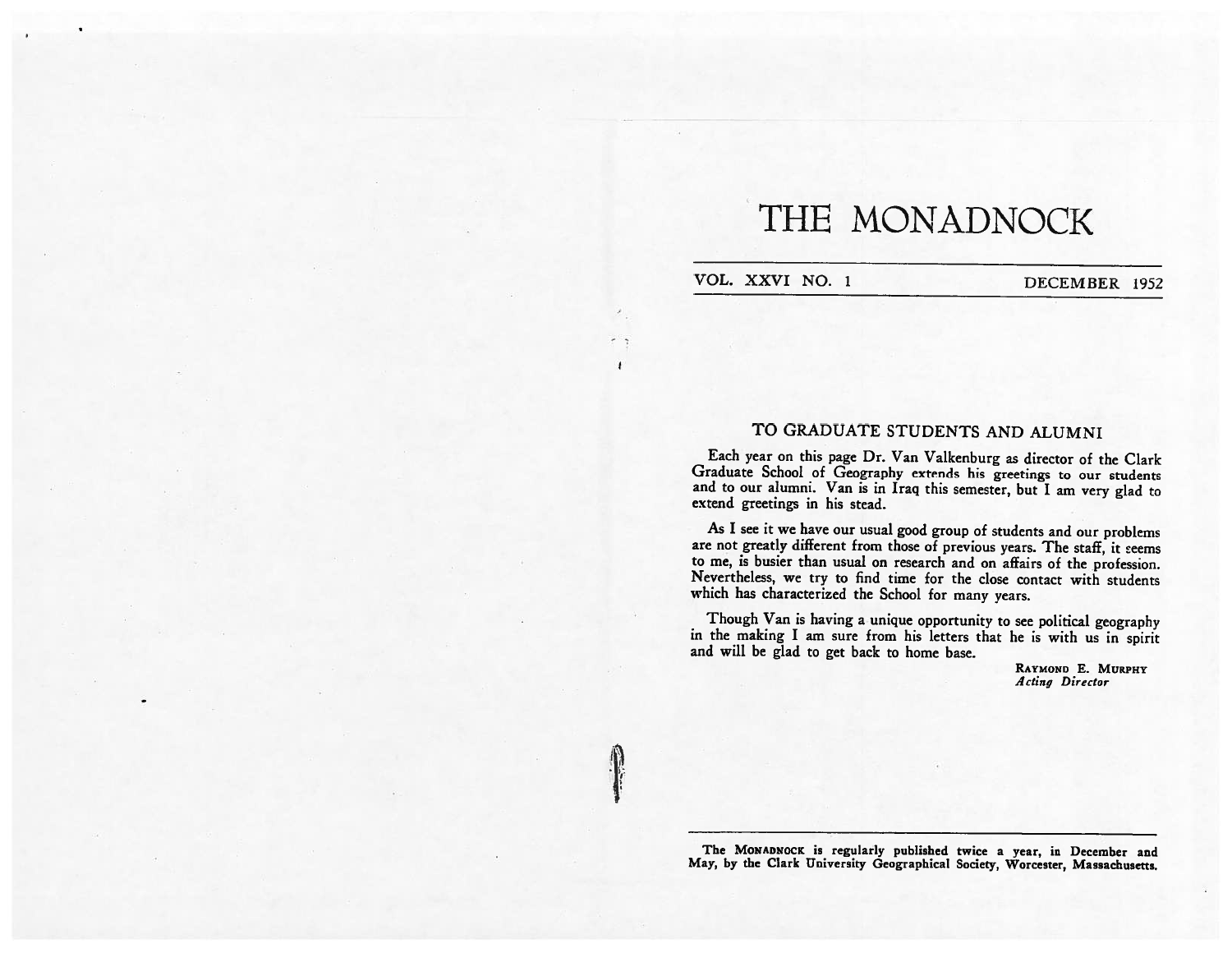# DR. H. BOESCH, VISITiNG PROFESSOR

Dr. Hans Boesch, Chairman of the Geography Department at the Uni versity of Zurich, Switzerland, is <sup>a</sup> visiting professor at Clark this fall. He was here as <sup>a</sup> graduate student during the school year, 1934-1935. He returned to Zurich for his Ph.D. in 1937.

During the latter half of June, he left his home in Zollikon, <sup>a</sup> suburb of Zurich, and arrived in New York on June 30 to begin <sup>a</sup> busy summer. He went immediately to the west coast, and returned to attend the Geographical Congress in Washing ton in his capacity as <sup>a</sup> vice president of the International Geographical Union. After the Congress he spent <sup>a</sup> month in the Maritime Provinces and the adjoining parts of New England; and then, in the middle of September, he went to South America for <sup>a</sup> six week "tour d' horizon".

Here at Clark he is teaching two courses, one in Human Geography, dealing with landscape patterns as they are influenced by man; and one in Mediterranean Geography. Dr. Boesch is engaged in research in land utilization at Zurich, and he is familiar with the Mediterranean re <sup>g</sup>ion from long association. He will he here until Christmas, after which time he will return to Zurich.

## STAFF ACTIVITIES

The members of the faculty of the School of Geography spent an inter esting summer doing field work, teaching summer school, attending conferences, working at private and government research, and traveling.

Dr. Van is teaching at the Univer sity of Baghdad during the fall se mester and will return in February. He spent six weeks traveling and doing field work in jordania before going to Baghdad. During the sum-

mer he acted as chairman of the Pro gram Committee for the I. G. U. Con ference in Washington. He also served as chairman of the Land Use Commission at the Congress.

Dr. Murphy worked at Clark on <sup>a</sup> project for the Office of Naval Re search attempting to develop systematized methods of delineating the central business districts of United States Cities. Dr. J. E. Vance, a former Clark student, worked with Dr. Murphy on the project, and is ap plying the methods to <sup>a</sup> number of other cities in this country. Dr. Mur phy is still serving on the council of the Association of American Geogra phers, and he also has been working as chairman of the Economic Geogra phy Committee which has been writing the economic geography chapters for American Geography: Inventory and Prospects.

Mr. Burnham taught at summer school and worked at the cataloging of the map collection.

Dr. Higbee spent the summer doing library research with the Conserva tion Foundation and the United States Department of Agriculture in Wash ington. He made preparations for further study in land use and soil conservation in the United States. Recently he was in Virginia making <sup>a</sup> soils survey. Dr. Warman, was elected president of the National Council of Geography Teachers. He attended the conference of the organi zation, the Pan American Conference, and the International Geography Union in Washington.

Dr. Lougee did field work with Dr. George Hubbard of Oberlin College on Glacial Lake Dakota in the Da kotas and returned by way of the northern part of the Great Lakes where he did some private field work across the shield in Canada. He was one of the co-leaders of the New Eng land excursion held before the Geographical Congress. At the Congress he

 $\leq 1$ 

presented <sup>a</sup> paper entitled "A Profile of Post-glacial Upwarp in Eastern North America". He also spent two weeks in Washington on military duty at the Pentagon. He did some field work with Larry Delliquadri in Penn sylvania at the beginning of the summer, and in the Lake St. Jean region north of the St. Lawrence just before field camp.

# VISITING LECTURER

On November 19, Dr. Derwent Whittlesey, Professor of Geography at Harvard University, delivered <sup>a</sup> lecture on Kenya Colony in Africa, illustrated with Kodachrome slides. Dr. Whittlesey is <sup>a</sup> past president of the American Association of Geogra phers, and a former editor of the  $An$ nals of American Geographers. He has done extensive research in "Black Africa", especially in Kenya, the Tanganyika area, and in Uganda. After an interesting lecture, attended by faculty and students of the gradu ate school, <sup>a</sup> tea gave an opportunity for informal discussion with Dr. Whittlesey.

# DEGREES GRANTED 1951-1952

#### MASTER OF ARTS

Donald L. Atwell-Granville, Ohio. "Population Changes in the Boston Area".

Mildred S. Bradford—Washington, D. C. "Tobacco in Prince George County".

Jen Hu Chang-Formosa. "Agricultural Geography of Formosa".

David H. Hokans - Worcester. Massachusetts. "Glacial Water Levels in the Lower Housatonic Valley".

John T. Hughes—Trenton, New Jersey. "Trends and Analysis of the Major Steel Development—Morris ville, Pennsylvania".

Thein Maung-Mandalaya, Burma. "The Agricultural Geography

of the Madaya-Amapura District".

Walter K. Morrison — Waltham, Massachusetts. "A Census Tract Plan for Worcester, Massachusetts." Paul Parochniak — Salem, Massa chusetts. "Orientation Course for World Geography".

eter T. Sardo — Shippersburg, Pennsylvania. "The Geography of the Full Fashioned Hosiery Industry of the Reading Industrial Area".

Nancy M. Waterman — Hanover, New Hampshire. "Delimitation of the Quinsigamond Village Section of Worcester".

#### PH.D.

'iddik Atruchi — Baghdad, Iraq. "Study of Irrigation Problems in Idaho".

Mildred M. Darklefsen—Bellevue, Ohio. "Sugar Industry of jamaica".

Francis E. Elliott — Washington, D. C. "Physical Types and Regional Patterns of the Marine Surface Waters of the Earth".

George L. Langdon — Mansfield, Pennsylvania. "The Mesabi Iron Ore District and the Northern Anthracite Field".

ames  $A$  Shear  $-$  Lexington, Kentucky. 'Variability of Monthly Pre cipitation from the Long Period Mean in the United States".

James E. Vance, Jr.—Natick, Massa chusetts. "A Type Study of Dy namic Suburban Geography in the Motor Age".

## BIOGRAPHICAL SKETCHES

Al-Ani, Khattab—Baghdad, Iraq. B.A. (geography) from Farouk Uni versity, Alexandria, Egypt, in 1949. Experience: Demonstrator in Geogra <sup>p</sup>hy in the Higher Teachers College, University of Baghdad, 1950-1952. Thesis: <sup>A</sup> topic concerning the Mid dle East. Plans to teach at the Uni versity of Baghdad or to go into government service. Spare time activ ities: football, basketball, volleyball, tennis, and collecting <sup>p</sup>ictures.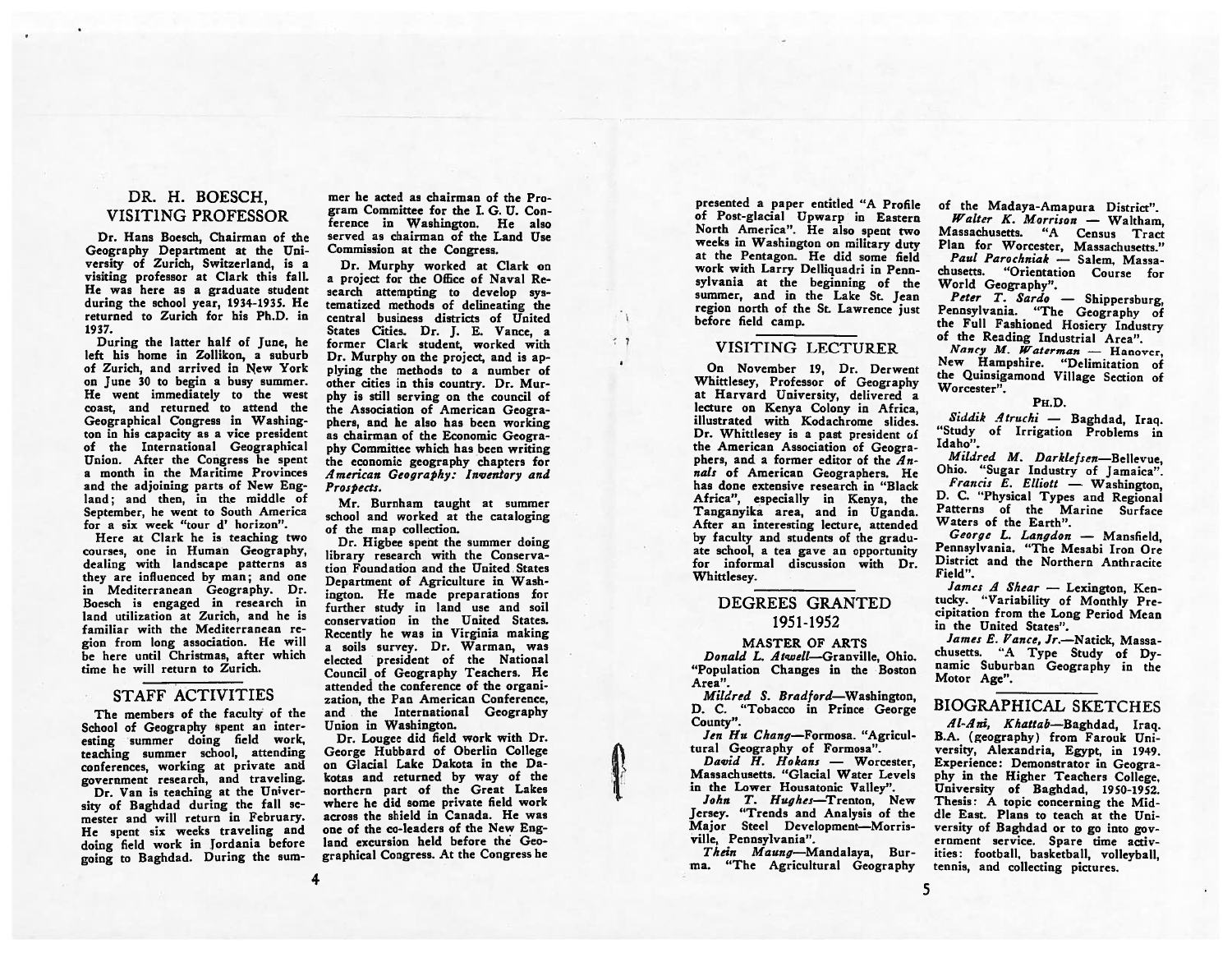

Hasting Andy ò Seated guad<br>Rold

Boisvert, Jean-Jacques—Shawinigan Falls, Quebec, Canada. B.A. (geogra <sup>p</sup>hy) from the University of Ottawa; and MA. (geography) from the Uni versity of Montreal. Experience: Geographer in the Geographical Branch, Department of Mines and Technical Surveys, Ottawa, Canada, summers of 1951 and 1952. Thesis title: "Shawinigan Falls, Etude de Geographic Urbaine". Plans to teach or go into government work. Spare time activity: hockey.

Chang, Jen-Hu — China. B.A. (geography) from Chekiang Univer sity and M.A. (geography) from Clark University, 1952. M.A. thesis title: "Agricultural Geography of Formosa".

Corea, Mildred—Colombo, Ceylon. B.A. (honors geography) from Uni versity College, University of Lon don, 1940. Diploma in Education from the Institute of Education, University of London, 1949. Experience: Visiting Lecturer at the University of Ceylon; five years as a secondary schoo teacher in Colombo, Ceylon; librarian at the British Consul Library, Co lombo, Ceylon. Married. Spare time activities: tennis and music.

Delliquadri, Lawrence—New Castle, Pennsylvania. B.S. Ed. (geography) from State Teachers College, Penn sylvania, 1950. Thesis title: "Glacial Physiography of the Slippery Rock Valley". Plans: government service.

Dix, Eugene C.—East Douglas, Massachusetts. B.A. (geography and geology) from Middlebury College, Middlebury, Vermont, 1952.

Epstein, Bert J.—Hyattsville, Mary land. B.S. (Agriculture) from Cor nell University, 194g; M.A. pending from George Washington University. Experience: Three and one-half years as <sup>a</sup> soil scientist for the Divisions of Soil Survey and Soil Management and Irrigation Agriculture, United States Department of Agriculture,

Beltsville, Maryland. Publication pending) co-author: "Determination of Free Iron Oxide in Soils". M.A. thesis title: "Agricultural Geogra <sup>p</sup>hy of Elhridge Township. Onondaga County, New York. Plans: Research in agricultural and urban geography and land planning. Married.

Fermin, Mercedes-Caracas. Venezuela. Degree in Education, Teachers College, Caracas. Venezuela. M.A. (History)—Instituto Pedagogico, Ca racas (1940). Teaching experience in High School and Teachers College. Plans: research.

Forward, Charles N. - Ottawa Ontario, Canada. B.A. (geography) 1949, and M.A. (geography), 1952, from the University of British Co lumbia. Vancouver, British Columbia, Canada. Experience: one and one half years as <sup>a</sup> geographer in the Geographical Branch, Department of Mines and Technical Surveys, Ottawa, Canada. M.A. thesis title: "Ice Dis tribution in the Gulf of the St. Law rence During the Break-up Season".

Fraser, Ian S—Toronto, Ontario, Canada. B.A. (honors geography) from the University of Toronto, 1951. Experience: Summer field work in northern Ontario and Churchill, Mani toba; and <sup>a</sup> summer with the geo graphical Branch, Department of Mines and Technical Surveys, Ottawa. Canada. M.A. thesis title: "Regional Geography of the Renfrew Area, Ontario." Spare time activities: skiing and canoeing.

Gangi, Mohammed Hassan-Tehran, Iran. B.A. (honors geography) from Victoria University, Manchester, England; also attended Tehran Uni versity. Experience: 1934-35 worked on Land Utilization Map of Britain, Lancashire, England; also ten years as Assistant Professor of Geography, Tehran University. Publications: books and articles in Persian. Plans to continue teaching at Tehran Uni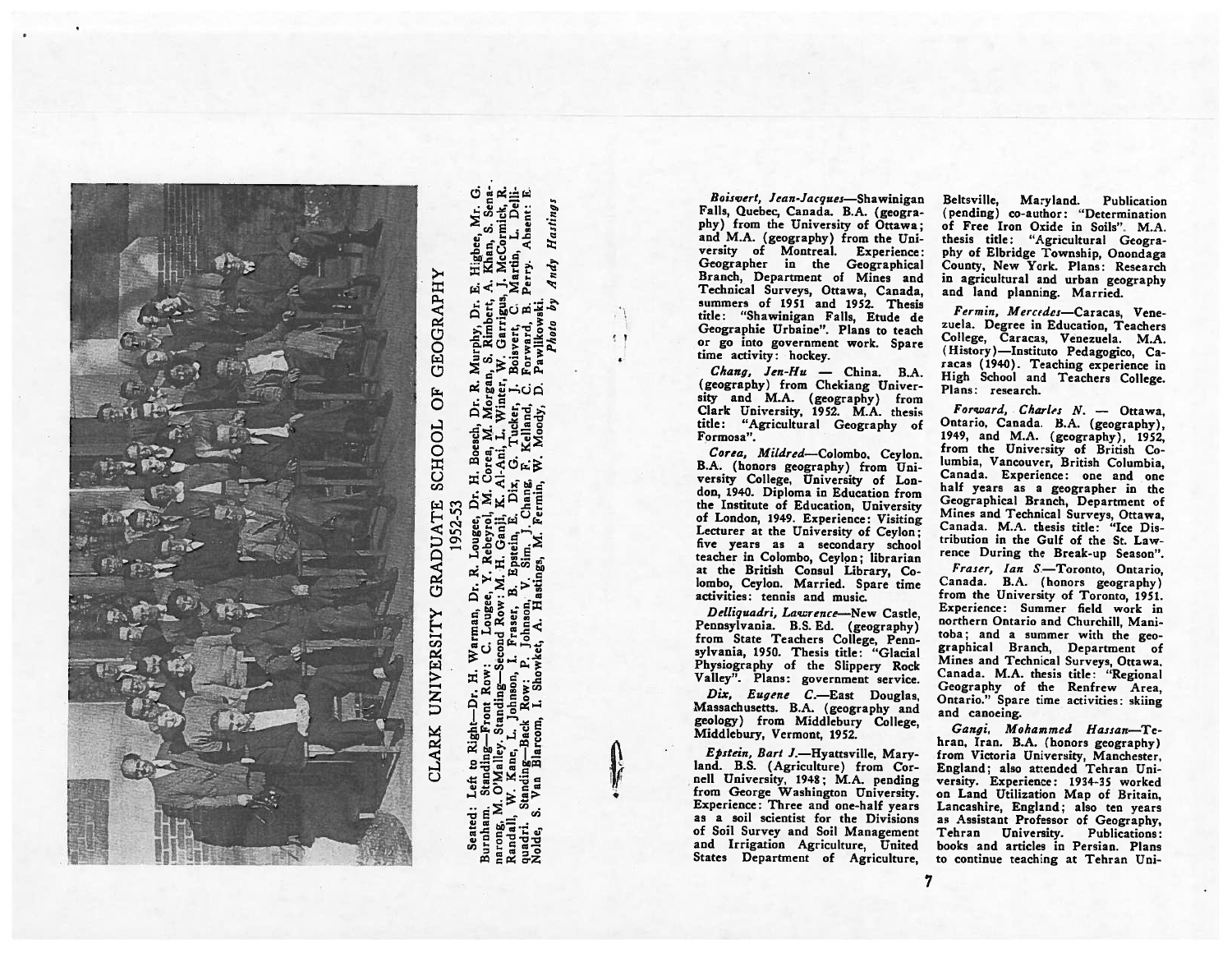versity. Married. Spare time activ ities: <sup>p</sup>hotography, bridge, tennis.

Garrigus, Woodford M.-Middlebury, Vermont. B.A. (geology) from Middlebury College, 1949. Experi ence: Three years teaching geology at Middlebury College. Plans: to continue teaching at the college level. Single. Spare time activity: music.

Hastings, Andrew D.—Newport, New Hampshire. B.S. (biology) and M.S. (biology) from University of New Hampshire, 1950. Experience: Two winters as test officer and staff meteorologist with a Quartermaster Corps Climatic Research Test Team in the Canadian Arctic; and one summer in the Tanana Valley of Alaska as an army observer. Pub lications: "A New Southern Site for Dryopteris Fragrans var. Remotius cula and Some Other Rare Species". M.S. thesis title: "An Ecologic and Floristic Survey of the Shoreline Vicinity of Lake Sunapee, N. H.". Plans: research and travel. Single. Spare time activity: music, mountain climbing, photography, numismatics, and poster design.

Johnson. J. Peter-Orange, Connecticut—B.A. (geology) from Dart mouth, 1951; also attended McGill Summer School of Geography, 1948; and the Geografiske Institutt, Uni versity of Oslo, 1951-1952. Experi ence: participated in U. S. G. S. Alaska Coal Investigations, 1949; and U. S. W. B. Arctic Operations Project, Alert, Northwest Territory, Canada, 1950. M. A. thesis: probably on sea ice. Plans: independent research and writing. Single. Spare time activ ities: cross country skiing, hiking and reading.

Johnson, Lane J.—Denver Colorado. B.A. (social science area) from the University of Denver, 1952. Plans: to teach at the college level or go into government service. Single. Spare time activities: chess, reading, and hiking.

Kane, William F. — Marlboro, Massachusetts. B.A. (geography) from Clark University, 1951. Experi ence: Military Intelligence Research Specialist (geographer) for one and one-half years with the Army Map Service, Washington, D. C. Thesis: <sup>a</sup> topic in the area of urban geogra <sup>p</sup>hy. Plans: teaching and government service. Single.

1

'I

**In case** 

Keliand, Frank — Keene, New Hampshire. B.Ed. (history and geography) from Keene Teachers College, 1951; also attended McGill University Summer School, 1952 and Clark University. M.A. thesis title: "The Chukchee Peninsula and Mas sive". Plans: teaching and research. Single. Spare time activities: nu mismatics, <sup>p</sup>hotography, and various sports.

Kahn, Azra J. Rahman—Lahore, Punjab, Pakistan. B.A. (geography) from Kinniard College for Women, Punjab University, 1948. Publication: "An Analysis of the Precipitation Data for Quetta". M.A. thesis title: "The Climate Variability of North ern West Pakistan". Plans: Research. Married. Spare time activity: Pho tography.

Lougee, Clara Ram—North Grafton, Massachusetts. B.A. (geology) from University of North Dakota, 1929. Experience: six years as research As sistant to Professor Douglas Johnson, Columbia University; two years in the Air Force Training Program and college teaching; and some public school teaching experience. Publica tions: book reviews and articles. Thesis title: "Wheat Production in North Dakota". Plans: research. Married, one son. Spare time activ ity: traveling.

Martin, Curtis V.—Princeton, New Jersey. Schools attended: Glassboro State Teachers College; Trenton State Teachers College; and Clark University. M.A. thesis title: "De limiting the Hartford-Springfield Trade Area". Married, one daugh ter.

McCormick, James—San Mateo, California. B.S. (Business Adminis tration) from Harpur College, Endi cott, N. Y. Spare time activities: wandering around.

Moody, William—Oblong, Illinois. B.S.Ed. (geography) from Eastern Illinois State College, 1952. Married.

Morgan, Marilyn Coombs—Wester ly, Rhode Island. B.S. (economics) University of Rhode Island. Pro fessional experience: Instructor in Economics and Economic Geography, University of Rhode Island. Plans: teaching, research, travel. Single. Spare time activities: mineral col lecting and color <sup>p</sup>hotography.

Nolde, Eloise—Richmond, Virginia. B.A. (geography) Valparaiso Uni versity, Indiana. Spare time activ ities: tennis, music, art, travel.

Pawlikowski, Daniel — Worcester, Massachusetts. B.A. (geography) Clark University. Married and has <sup>a</sup> daughter horn on the fifth of August, 1952.

Perry, Robert F.—Reading, Massa chusetts. B.A. (geography) from Amherst College; M.A. (geography) from Syracuse University, 1950. As sistant Professor of Geography, Miami University, Oxford, Ohio. Publication: Co-author of "Manual for Elementary Geography". Thesis title (M.A.) "A Study in Historical Geography of Old Number Four,— Charlestown, New Hampshire". Fu ture plans: return to college teach ing. Married, one son.

Randall, Richard R.—Chevy Chase, Maryland. B.A. (geography) (1949) M.A. (geography), 1950, from George Washington University, Washington, D. C. Experience: Military Intel-

ligence Research Specialist (geogra<sup>p</sup>her) with the Army Map Service, Washington, D. C. M.A. thesis title: "The Federal Resource Survey Pro gram". Plans: government service.

Rebeyrol, Yvonne—Rouen, France. Licence d'histoire, 1948; Diplome d'histoire, 1949; Diplome de Cartog raphic, 1952, from the University of Paris. Professional experience: cartog rapher, 1951, 1952. Plans: govern ment service. Single. Spare time ac tivities: skiing and stamp collecting.

Rimbert, Sylvie-1st. Baccalaureat —1944 (Rouen) ; 2nd. Baccalaureat philosophie-lettres-1945 (Rouen). Licence-es-lettres — 1948 (Universite de Paris). Diplomes d'etudes supe rieures de geographic er cartog raphic — 1949 (Paris). Assistant Geographer, Foreign Affairs Depart ment, Paris, 1949-51. Dissertation Topic: French-Canadian Immigration in Massachusetts. Plans: teaching or cartography. Spare time activities: tennis and painting.

Senanarong, Sawat — Bangkok, Thailand. B.A. (history) and Diploma in Education, from Chula longora University, Bangkok. M.A. thesis title: "Rice Growing in the Menam Delta", Thailand". Plans: teaching at the college level. Single.

Showket, Ibrahim—Baghdad, Iraq. B.A. (soil science) from Higher Teachers College and Diploma in Geography from Nottingham Univer sity, England. Professional Experi ence: Taught in Higher Teachers College. Publications: several articles and eight books used officially by the Ministry of Education for the schools of Iraq. Ph.D. thesis title: "The Arab Contribution to Geography". Plans: Teaching at the college level. Married, two daughters and one son.

Sim, Victor W.—Stoney Creek, Ontario, Canada. B.A. (honors geogra phy) from McMaster University,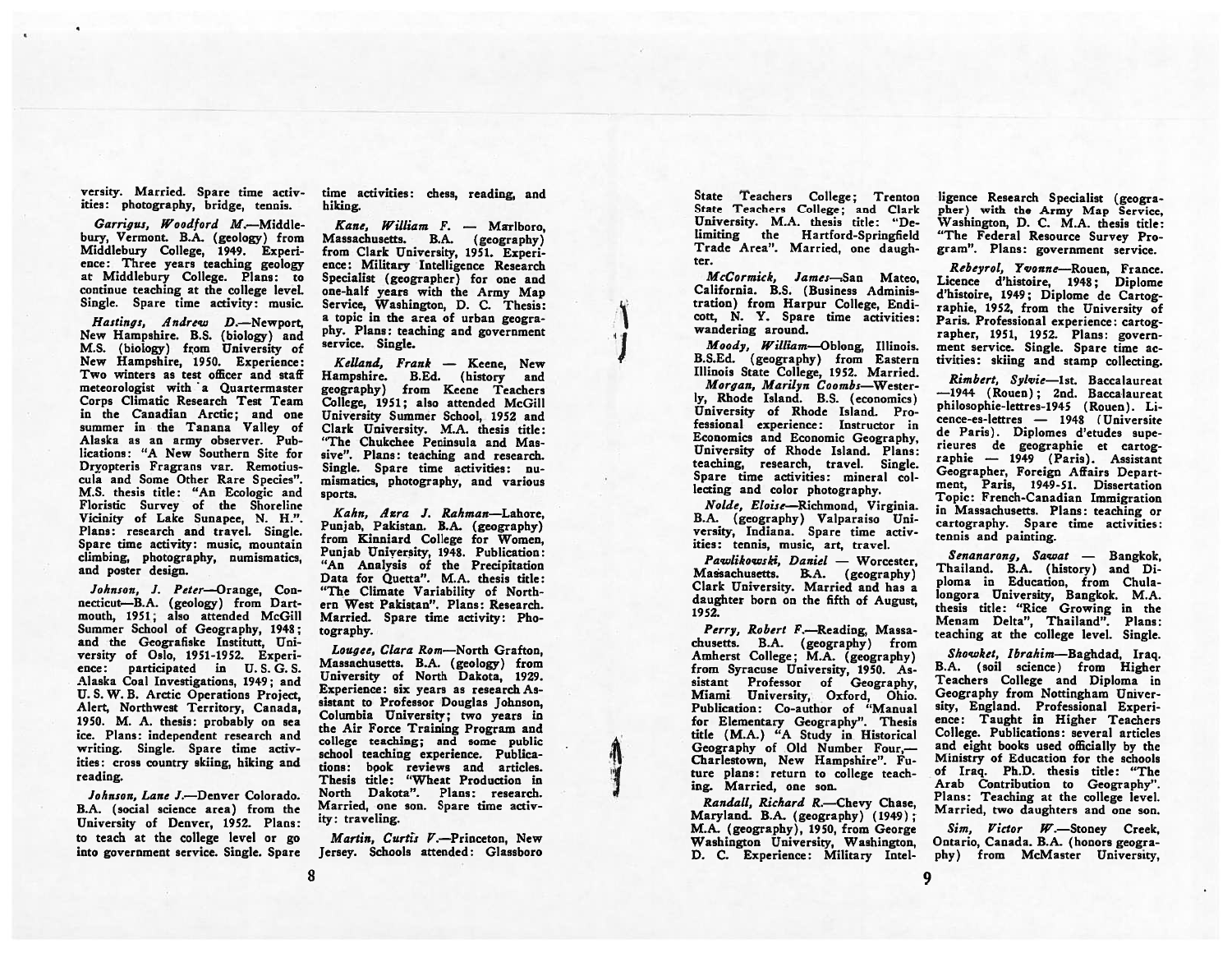#### Hamilton, Ontario, 1952. Experi ence: field work in Newfoundland and Labrador, summer of 1950; also field work in Northern Manitoba, summer of 1951; and <sup>a</sup> town study of the Pas. Manitoba, for the Geographical Branch, Department of Mines and Technical Surveys. B.A. thesis title: "Settlement and Land Use in Binbrook Township, Wentworth County".

Tucker, Grady O.—Campbellton, Florida. B.S. and B.A., 1948, and M.A. (geography) 1950, from the Instructor, Department of Geography, University of Miami, Florida, 1950, 1951. M.A. thesis title: "The Marianna Lowlands of Florida". Married. Spare time activities: hunting. reading, fishing, and photography.

Van Blarcom, Shirley—New York, New York. B.A. (geography), Mount<br>Holyoke College, 1951. Experience: teacher at Barnard School for Girls. New York; librarian at Riverdale Neighborhood House. Plans: teach ing or professional library work. Single. Spare time activity: music.

Winter, Lewis J.-Silver Spring,<br>Maryland. B.S. (zoology), 1949, and<br>M.A., (geography), from George Washington University, Washington, D. C. Experience: ONR Project for George Washington University. M.A. thesis title: "The Central Business District of Silver Spring, Maryland, -A Suburban Commercial Center". Plans: teaching. Married, one son.

## FOOTNOTE

The response of CUGS Alumni to the questionnaire recently mailed hasbeen unusually prompt and complete.<br>Financially the MONADNOCK is in a sound position. The result, we hope, will be a complete survey of Alumni activities for the May issue. Thank you for your assistance.

## FIELD CAMP—1952

October 15. 1952

### DEAR MARGIE:

As I wuz savin in my last epistolafter you went home to Mama I gets this set, of orders to repor<sup>t</sup> to Worcester for some sort of <sup>a</sup> "Field Camp", that they say <sup>I</sup> gotta take or else. Well, who am  $\bar{I}$  to buck what the brass says? So I shows up bright and early on one of them nice Monday mornings tords the end of September.

The first joker <sup>I</sup> runs into is this guy, Burnham, He's <sup>a</sup> big ol' fella who's go<sup>t</sup> <sup>a</sup> smile for everyone and makes me feel real important like by givin me <sup>a</sup> VIP tour around the <sup>p</sup>lace, and answerin all my jackass questions about where <sup>I</sup> goes to regis ter, what the classes are like, and all that. Anyway I'm beginnin to feel right at home, havin a desk, some<br>pretty maps to look at and gettin to know a couple o the other people around so's we can slurp coffee at Mitchell's or <sup>a</sup> brew or two down at Moynihan's.

Anyway first thing <sup>I</sup> notice is notices bein <sup>p</sup>inned to the bulletin board (I spen<sup>t</sup> two days watchin the one in the Ad building before <sup>I</sup> finds which says we got to go to some lectures the staff's <sup>g</sup>ivin' about the place we're goin on this fieldtrip. So for the first time I sees wh gonna be runnin this shindig. <sup>A</sup> guy they calls Loo-gee, or sumpin like that, is in charge. He tells us how <sup>a</sup> <sup>p</sup>lace called the Connecticut Valley Lowland come about (its there we're gain, someplace called 0. J. Thrall's farm outside Windsor on the Farm ington River near Hartford) is where were gonna stay, and nears I can figure out from what he says some screwball started an ice fac tory which go<sup>t</sup> outta hand here in New England until the <sup>p</sup>lumbers

union go<sup>t</sup> sore and pulled the stop per outra <sup>a</sup> plug <sup>o</sup> the tub at the Tariffville Gap and Haddam and drained away all the Water, or somethin like that. Anyway were gonna see <sup>a</sup> lotta <sup>g</sup>lacio-fiuvial (?) stuff, terrasses, an eskers, an deltas, an varves, an drumlins and gravel <sup>p</sup>its, and lotsa stuff like that. <sup>I</sup> gets so excited after hearin about all this stuff I darn near climb into the ol Lincoln and start rollin fore I gets that pretty little Mobilgas Credit Card they hands out. Anyways we gets more talks by Higbee who tells us they grow lots of cigar tobacco down in this area (this gives me the ol nicotine crave, but I aint go<sup>t</sup> but time to ge<sup>t</sup> <sup>a</sup> couple drags on <sup>a</sup> butt an I finds the fire inspector breath down the back of my neck. Seems he was watchin from <sup>a</sup> skvhook out side the window, and I'm gonna have to be mighty sly around here) and that were goin to have to color in on maps the different ways they use the land down there. Somebody told me he's go<sup>t</sup> some sorta <sup>a</sup> deal with one <sup>o</sup> the oil companies to use their roadmaps for this stuff, but <sup>I</sup> don't think thats right cause we go<sup>t</sup> maps which had all sorts <sup>a</sup> curvy brown lines on em, and I aint never seen no roadmaps like them before. (Never could figure out what them lines meant unless it was like in someone of them silhouette games where you draw in the lines between the dots or like <sup>a</sup> maze or somethin like that. Anyway everytime <sup>I</sup> tried anything like that <sup>I</sup> always ended up where I started from.) Anyway he no sooner gets done and the biggest wheel of the department here this semester since the regular OIC went on leave, Murphy, gets us all worked up on some <sup>p</sup>lant studies were gonna make in the middle o Hartford. I think thats sorta screwy but finally the guy sittin next to me tells me that it aint spelled "herbin'" but

"urban" and that its got somethin to do with determinin the limits o the CBD which I immediately figures to be another combo like SNAFU, but which he says deals with the Central Business District, and from what he says you won't find nothin there at night which makes me loose interest pretty quick until I finds out were gonna make profiles <sup>o</sup> all that comes off there so if you ever want to know where to find anything in Hartford this is the place to ge<sup>t</sup> your info. They don't let us go when he's done neither cause theres still people left on the staff, and ap parently everybody has his say here about what he knows bettern the others and this ones handles Warman and he talks about how we're gonna be swingin thermodors and taken temperatures and driven around this here Hartford at 3 A.M. in the morn ing for some sorta Michaels (I bin taken notes and copied what he had on the blackboard which was "micro-" which I never heard of before and the other sounds better so its proba bly that) climatic study. Anyway they told us to be real careful with the thermographers and not bang them against anything and <sup>I</sup> didn't but <sup>I</sup> did sit on it by accident. <sup>I</sup> had to go Out and make up lotsa figures because I didn't want to worry them about bustin the thermopolae and they may be not havin any extra ones around and besides it mighta cost somethin. Anyway we go<sup>t</sup> all the hot dope and early the next morning took off

like <sup>a</sup> bunch of big birds, and this parts really gonna kill you. You re member that joker <sup>I</sup> told you about who was my colonel in the ETO. Well <sup>I</sup> no sooner gets in the door o the barracks and heads for the icebox and I hears that old familiar "Well. Dad!" and here's Jack the Cook still tryin to find out how much curry the troops can take. That and hearin the First Sergeant turn on <sup>a</sup>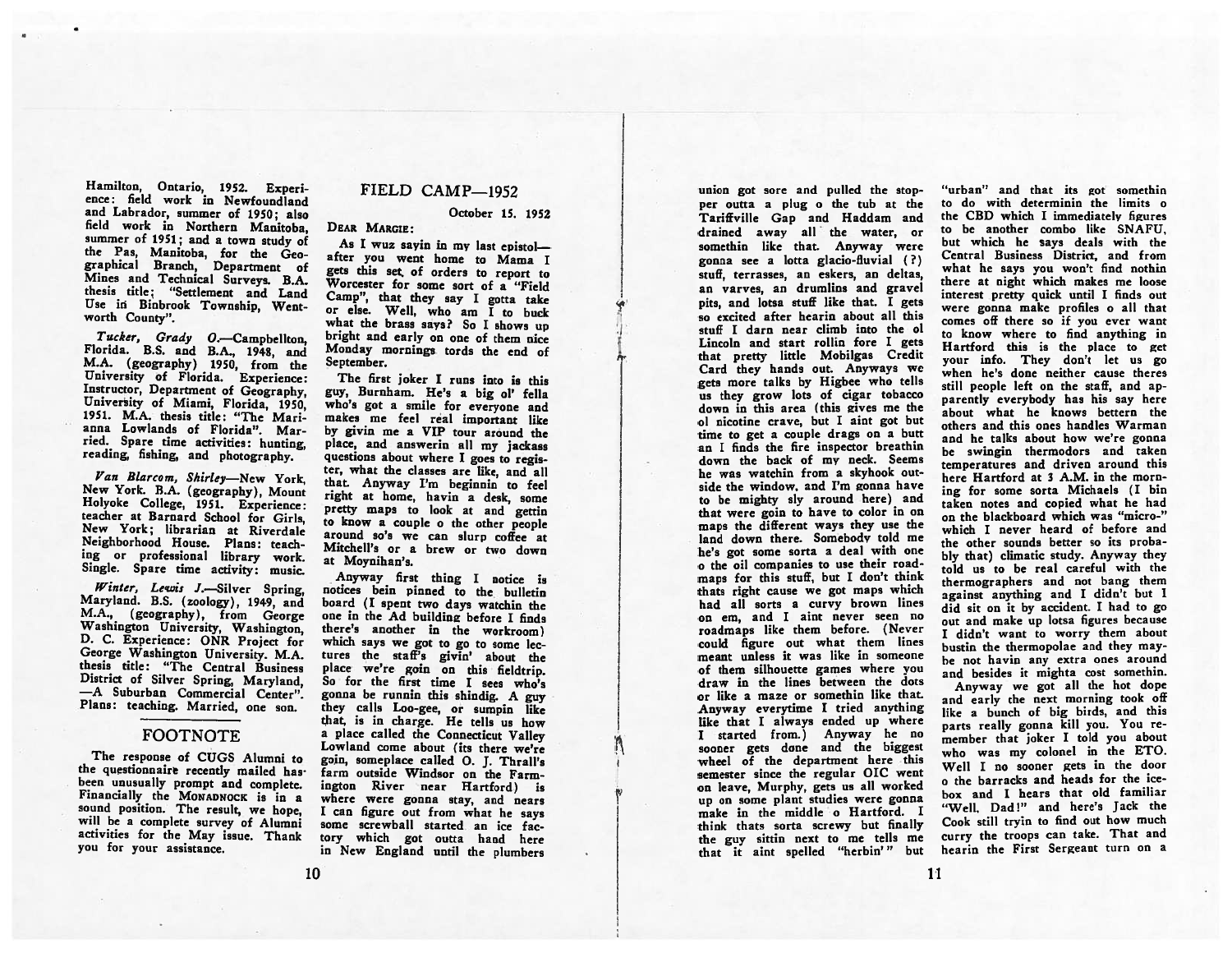cracked <sup>p</sup>honograph record before light every morning that went, "EV-<br>rybody UP! E-E-EVRYbody up! Last Call, K.P.'s!" near drove me bats.

Well, Honey, gotta fold now. Got ta finish writin <sup>a</sup> paper I'm workin on. I'm callin it, "Geography: Its Definition and Use". Don't forget to <sup>g</sup>ive the Kids <sup>a</sup> goo<sup>d</sup> squeese from their Daddy.

> youre ever lovin Pootsie

### 15 October 1952

#### Mv DEAREST CHARMIAN:

Tuesday Morning's mail brought your delightful letter from Paradise Inn. I'm so <sup>g</sup>lad that Aunt Cynthia could accompany you and am most <sup>p</sup>leased to hear that your morning nature walks have been such <sup>a</sup> suc cess.

Since the eve of departure for our field camp, when I dashed off that all too incomplete note to you, we've had <sup>a</sup> most exciting time, and to my way of thinking, <sup>a</sup> most rewarding experience, excep<sup>t</sup> in one matter—but concerning that, more later.

The Graduate School group was billeted in <sup>a</sup> large building used for the purpose of housing those seasonal workers who are employed during the summer months on the tobacco holdings of the Thrall estate, which I have often heard referred to as <sup>a</sup> model tobacco farm. We were most fortunate in having <sup>a</sup> dining room where as many as <sup>a</sup> hundred people could be seated. It also served as an excellent working spo<sup>t</sup> for those of us who wished to use our evening hours to advantage, as <sup>I</sup> always did. A fine kitchen adjoining this room was the source of bulky breakfasts, an interminable supply of peanu<sup>t</sup> butter and marshmallow sandwiches, and generally satisfactory but unexciting dinners. A shower room (with auto matic washer) separated this end of

the building from the women's sec tion. The second floor was set up as <sup>a</sup> "barracks room" for the men. This was not quite as rugge<sup>d</sup> as it may sound, however, because the room had been partitioned off into small cubicles with sufficient room for two men.

This latter condition was unfortu nately the source of much grief for me. I became associated with <sup>a</sup> fel low having the most despicable and<br>boorish character I can possibly imagine. He refers to me in the presence of others as "My Buddy-" with a familiarity most obnoxious to one of my sensitive nature. He is the owner of <sup>a</sup> decrepit Lincoln without floorboards in which I was forced to ride here from Worcester at an average speed of 72 miles per hour. Upon our arrival he suggested with unbelievable crassness that we share the same cubicle while at camp. <sup>I</sup> was so completely dumbstruck that my at tempts at evasion were considered as acceptance. Our supposed comradeship, I am afraid, was instrumental in our leaders' decision to have us work to gether as <sup>a</sup> team.

I decided to make the best of it, however, and managed to struggle through <sup>a</sup> practice mapping of <sup>a</sup> section one square mile in area. It was during this period that <sup>I</sup> dis covered that Bugsey (as he insists on being called) is to all intents and purpose an alcoholic. He actually ap peared to enjoy the "pint" he took with his lunch, and though it upse<sup>t</sup> me fearfully the first few days, <sup>I</sup> was able to control my emotions (Knowing my pride, you will be proud of me, I am sure) to the ex tent that I could enter <sup>a</sup> package store with him without blushing by the end of the camp.

<sup>A</sup> brief respite for my shaken spirit occurred in the form of <sup>a</sup> lovely twelve hour Sunday drive which carried us northward to Westfield

in Massachusetts and back to the camp by way of southern Connecti cut. For most of us it was <sup>a</sup> stimu lating introduction to the intricate workings of an unfamiliar climatic accident, the ice cap which covered New England. Dr. Lougee explained how the various features we saw, pot-holes, wave-cut beaches. kames, deltas, glacial stream channels, and other formations were formed. A new understanding of those processes responsible for our presen<sup>t</sup> landscape began to come to us. and later helped tremendously with our main project of physiographic and land use map <sup>p</sup>ing. It Was most intriguing, really.

Dr. Warman gave all of us turns at taking meteorological observations in the evenings. Bugsey expressed extreme dismay and complete incomprehension when the astrological answers he gave about conditions ob served in the heavens were not ac cepted. He also had <sup>a</sup> bit of trouble on our early morning climatic study in Hartford. His car of course has no lights, and when questioned by <sup>a</sup> policeman, he explained that the use of headlights would cause <sup>a</sup> temperature inversion, he thought. Then he tried to smooth things over by offering his apprehender (it turned out to he <sup>a</sup> lieutenant) <sup>a</sup> drink of coffee. Unfortunately he picked up the wrong thermos, and the lieu tenant nearly choked on what Bugsey fondly refers to as his dollar-and-ahalf-a-fifth brandy. He really is in corrigible, you know.

One evening toward the end of Field Camp President Jefferson and

Dean Little of the University, and Prof. Jones from Yale were guests at the camp. Prof. Lougee showed some of his movies of arctic lands, and we certainly had a jolly time. It was very nearly spoiled, however, by Bugsey who tried to empty one of his omnipresent bottles into the coffee. Fortunately one of the girls extracted it from his coat before the deed was done.

I think it best to postpone further details of our adventures until my next letter. I am in the process of typing the repor<sup>t</sup> about our field work which Bugsey and I have written. Bugsey, as you might imagine is <sup>a</sup> product of correspondence school courses and displays <sup>a</sup> formidable in ability to use any language which is not foul. (Incidentally "Mv Buddy" came in <sup>a</sup> few minutes ago and very kindly brought me some refreshments —what he refers to as <sup>a</sup> "New Eng land Hot Buttered Egg-Nog". It's quite different from those that Nanny makes, but does leave one with <sup>a</sup> most pleasurable sensation.) As I was saying, Bugsey isn't <sup>a</sup> really bad fel low, even if he doesn't speak too good. Between his ingenious ideas and my usual mastery of style and expression we go<sup>t</sup> <sup>a</sup> good paper. My. but I feel strange! And he just said that as soon as I ge<sup>t</sup> this done, he'll let me type <sup>a</sup> little essay he's prepared about geography.

Wow! Feel like I could go on all night. Chicken, but your Lover Boy has work to do. So it's Love and Kisses from

Alex.